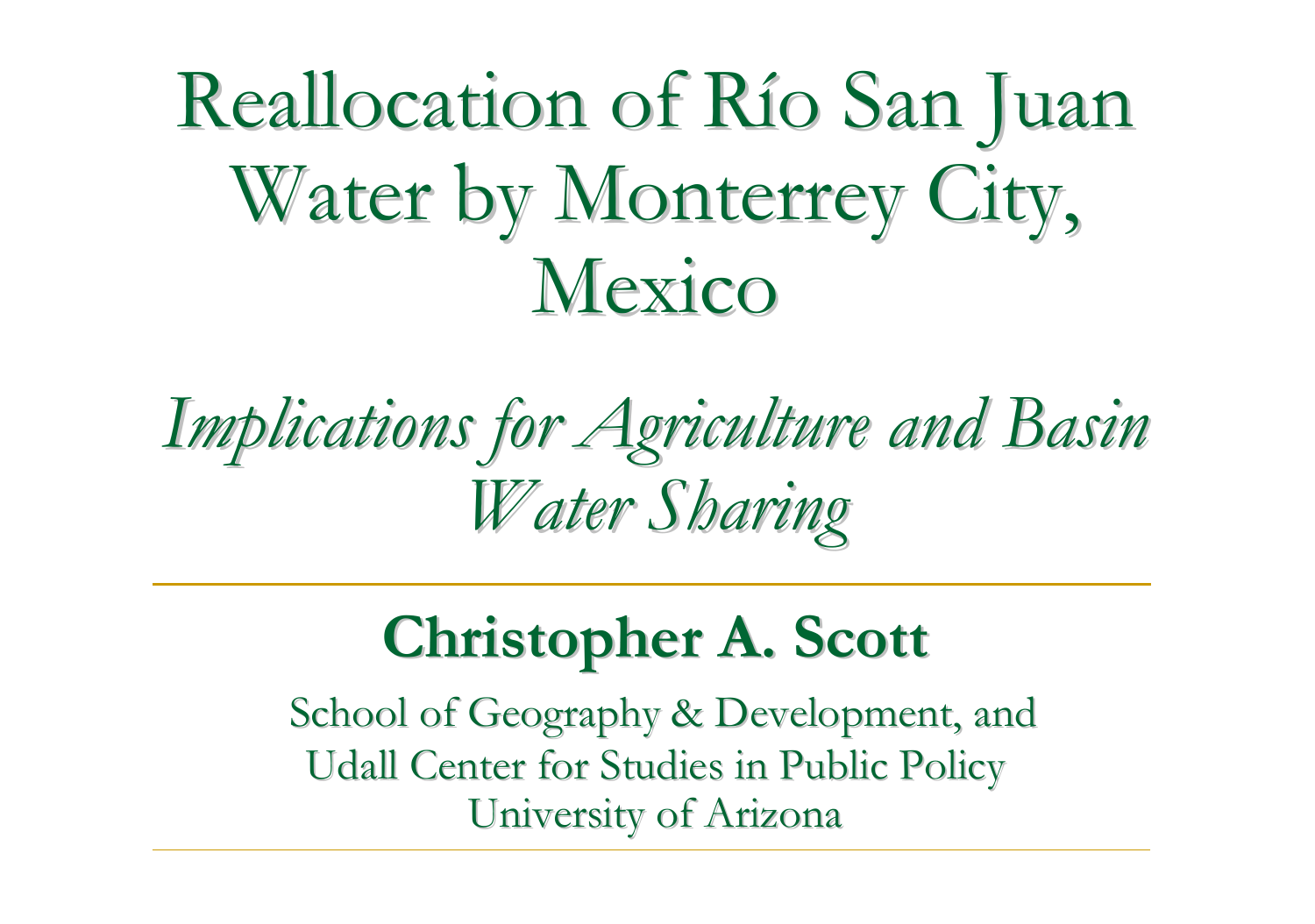# Scarcity: Conflict or Cooperation?

- **Urban growth accelerating in regions** with over-allocated water resources
- Existing use--generally agriculture--has connotations of being residual (Molle):
	- "low value/ productivity"
	- "lion's share"
- **Environmental water use declines**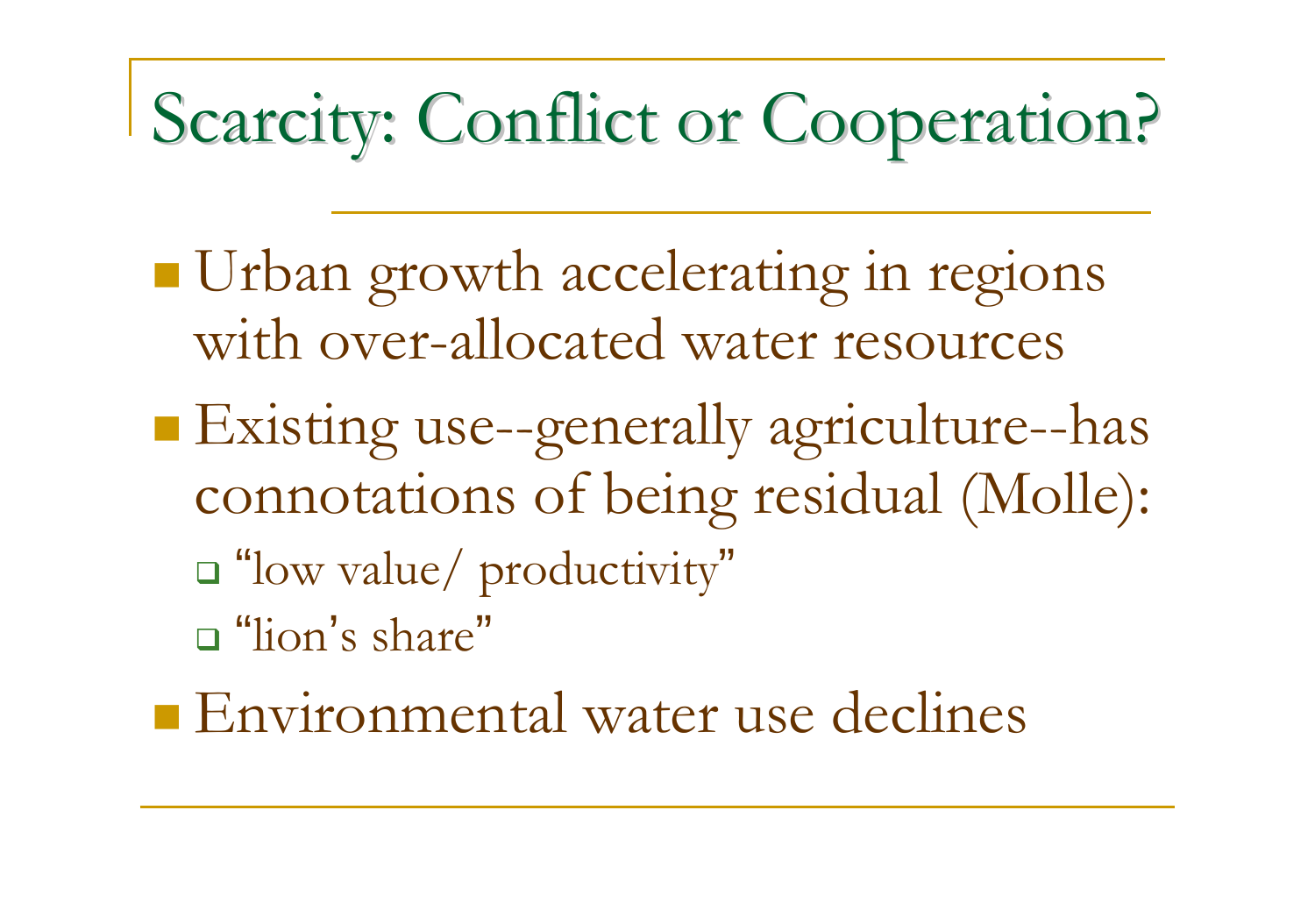#### Integrated River Basin Management

- Is IRBM (an IWRM stepchild) a viable, appropriate decision-making domain?
	- Spatially defined, hydrologically delineated
- The river basin offers only partial explanatory value, management promise
	- Inter-basin transfer
	- Return flows to agriculture, also may be inter-basin
	- $\Box$  The result is the "human water cycle"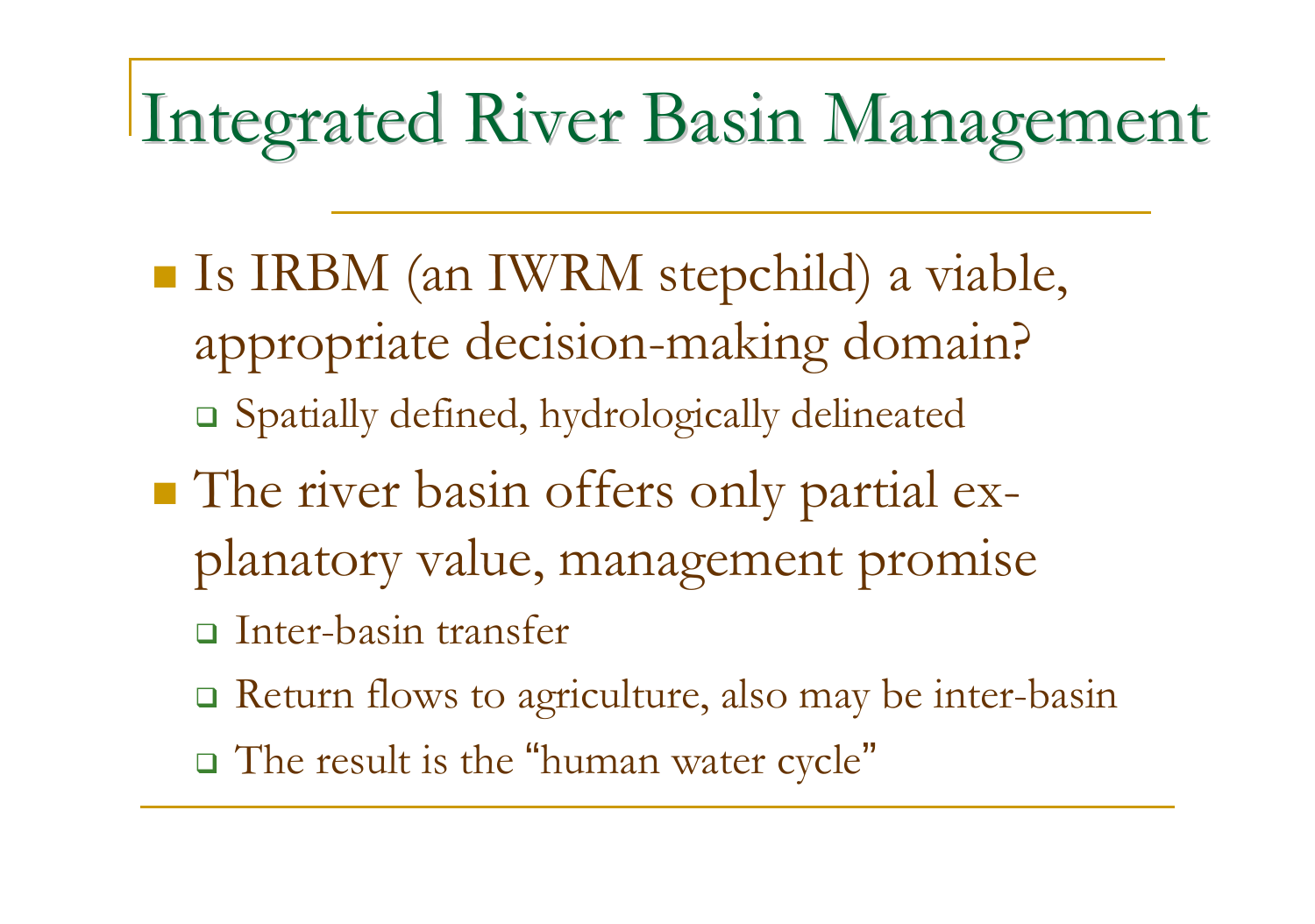#### The Human Water Cycle: Rural-Urban-Rural Water Loop

- **Transfer of water from agriculture to cities** 
	- □ Move conflict to cooperation negotiated settlements
	- Water rights, property regime, economic issues
- **Urban use, enhanced quality of life**
	- Urban amenity value of water
	- Millennium Development Goals in LDCs
- **Agricultural end use of wastewater/ effluent** 
	- □ Re-tool agriculture to adapt to water quality and timing
	- □ Public health risk (consumers and producers)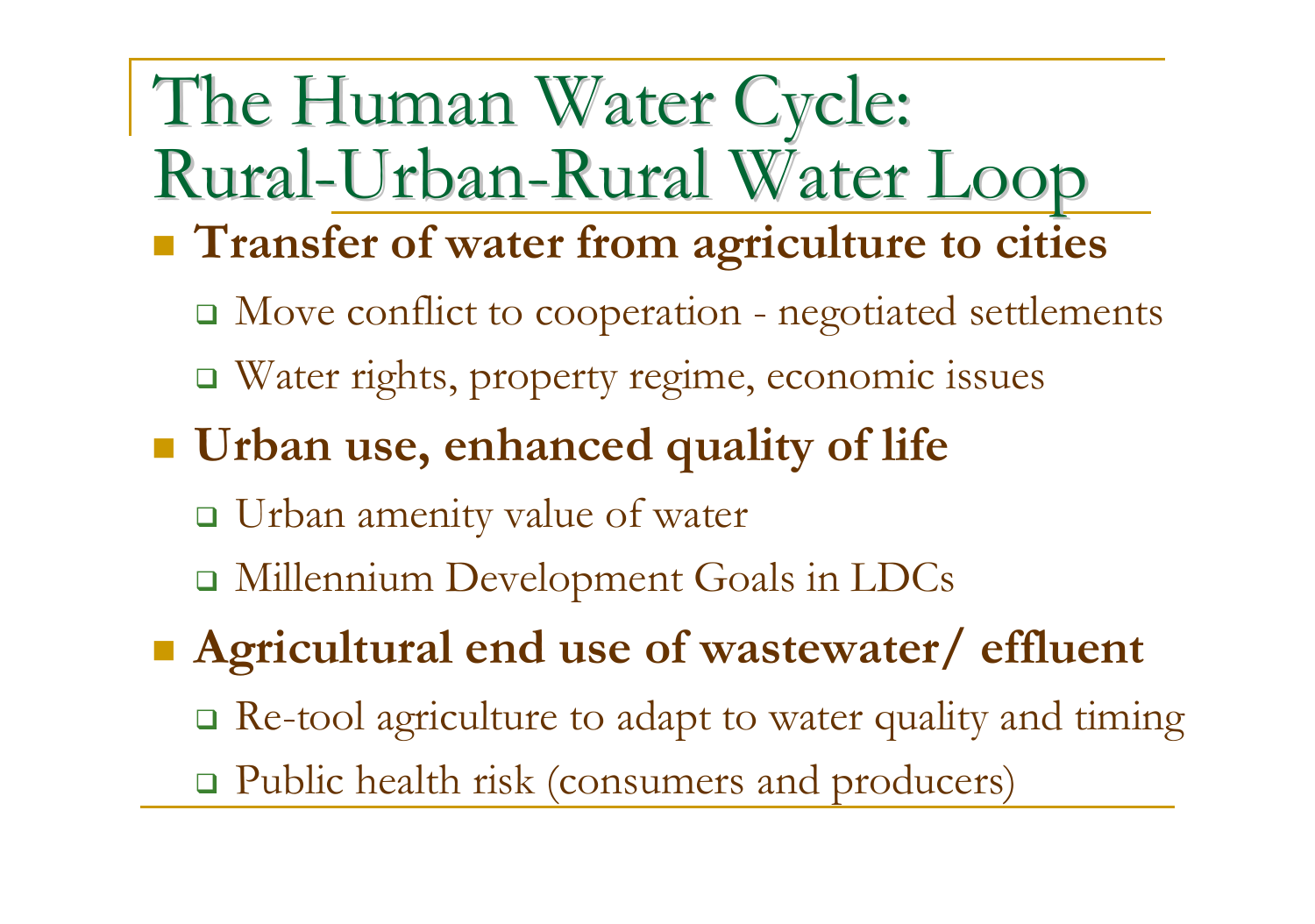# Human Water Cycle Typology

| <b>Rural source   Urban use</b>        |                                                     | Rural return, use                                                                                                   |
|----------------------------------------|-----------------------------------------------------|---------------------------------------------------------------------------------------------------------------------|
| Production<br>irrigated ag.            | Multiple (w/ urban<br>sprawl on ag.).<br>Wastewater | Wastewater mixed source<br>for informal urban & peri-<br>urban agriculture                                          |
| Small-scale<br>"rural" water           | Multiple use.<br>Wastewater                         | Wastewater primary source<br>for production irrigated<br>agriculture                                                |
| Production<br>irrigated<br>agriculture | Multiple use. $\blacksquare$<br>Effluent            | Same ag. users as source<br>water (i.e., water swap with<br>treatment). e.g. Monterrey,<br>Mex. - Bajo Rio San Juan |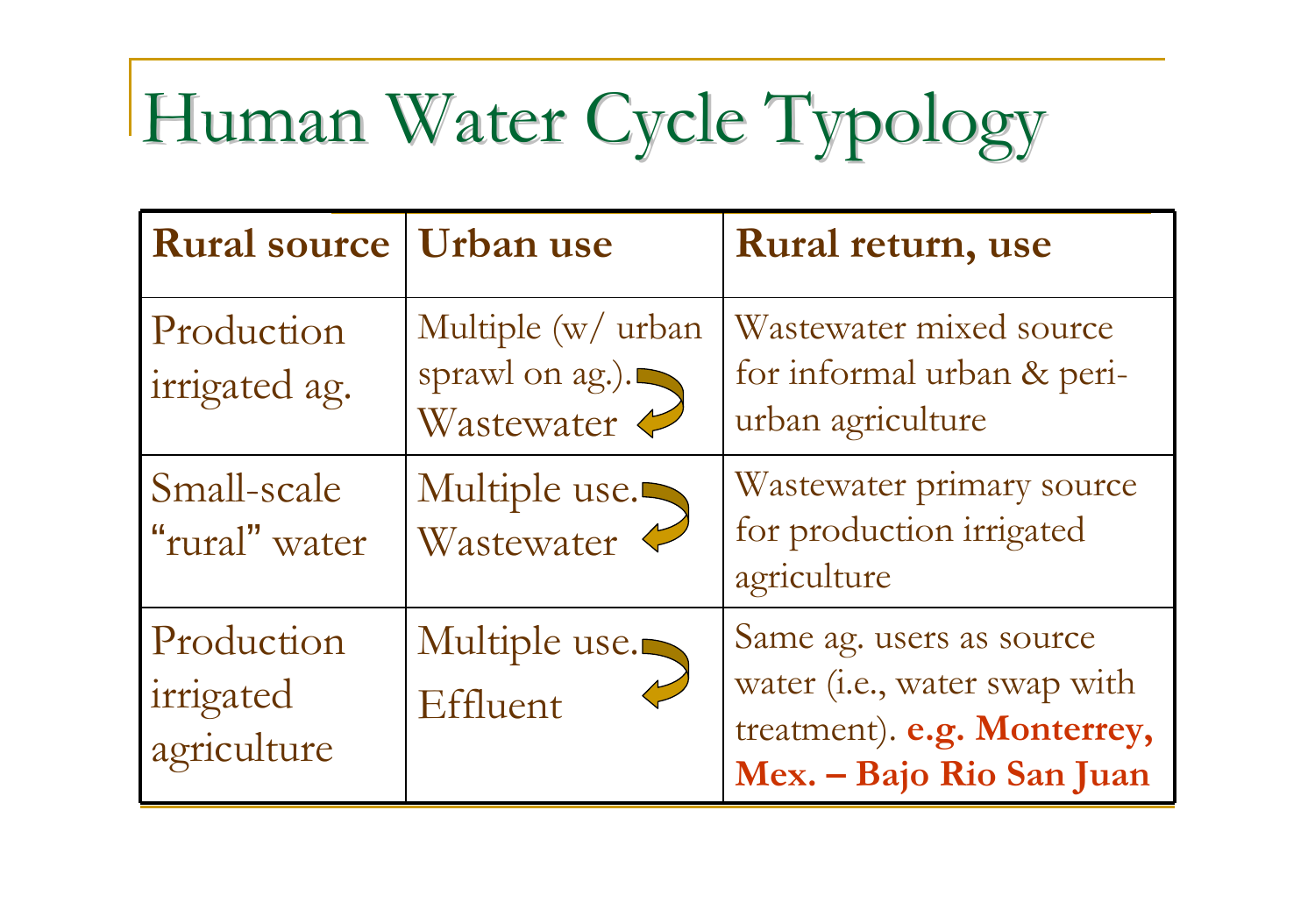## Context - Sobering Demographics

■880 million additional population by 2015, virtually all in developing countries.

After 2015, all worldwide growth in population will take place in developing country cities.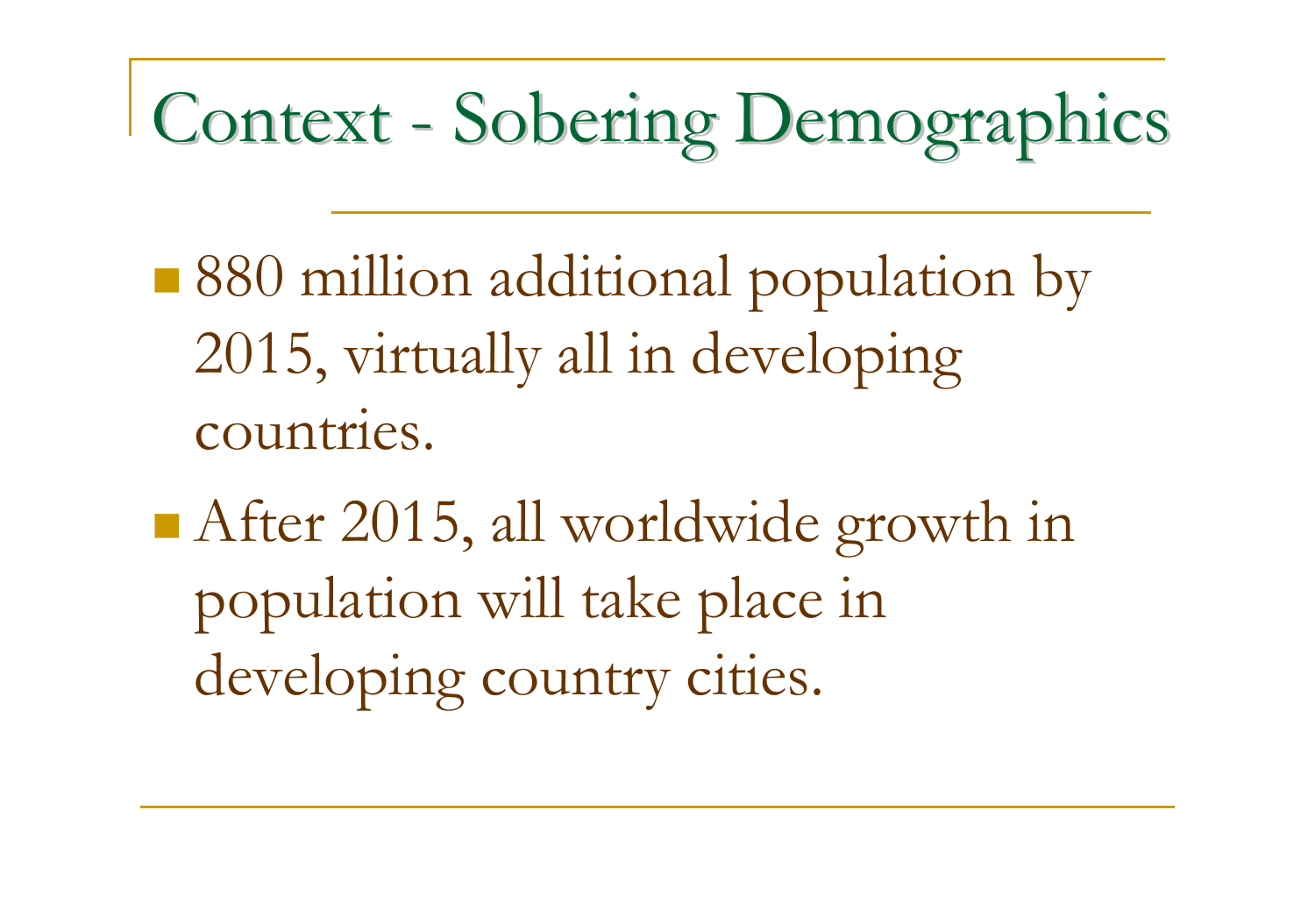# Urban Water Supply Growth

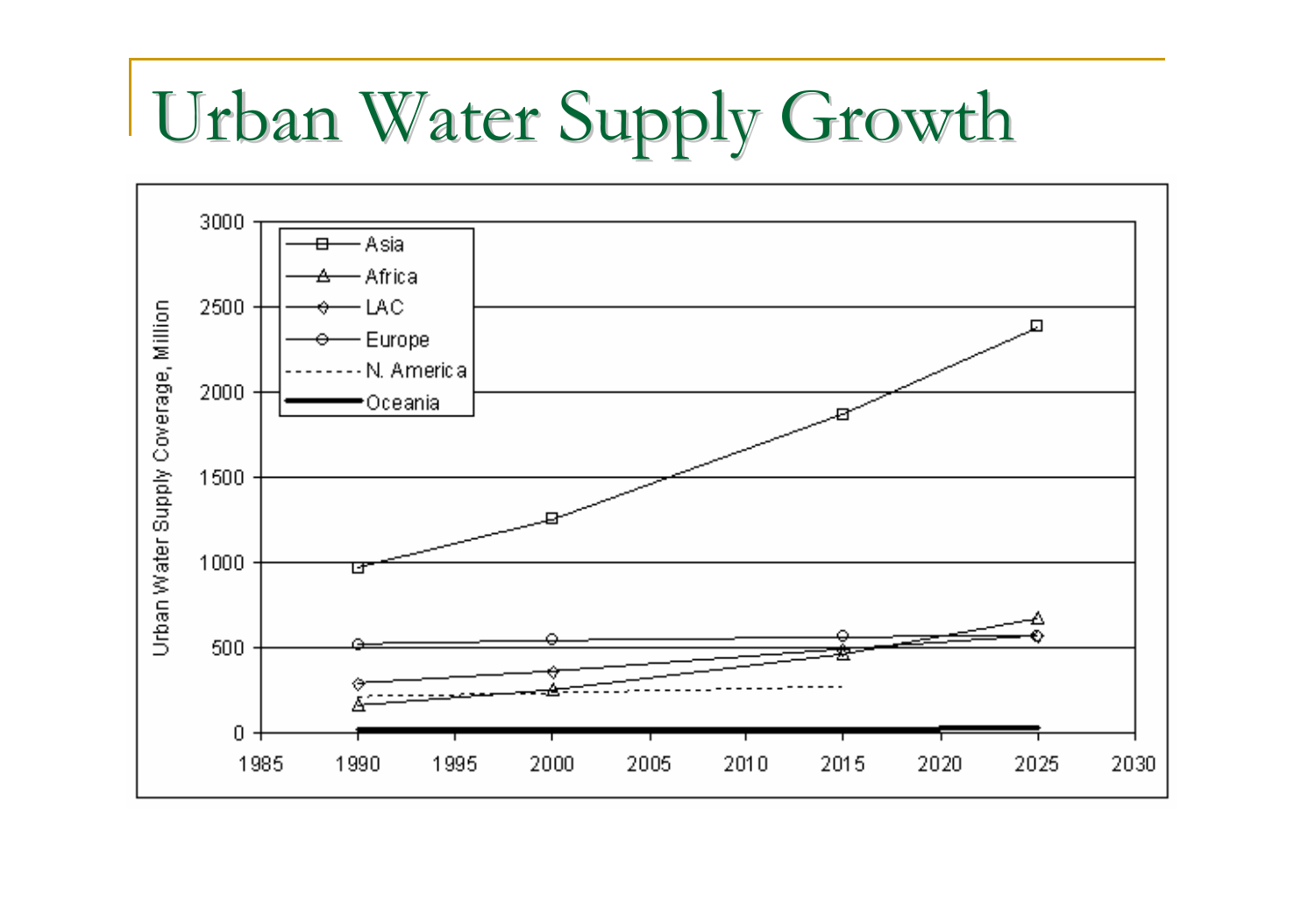#### Bajo Río San Juan-Monterrey Transfer

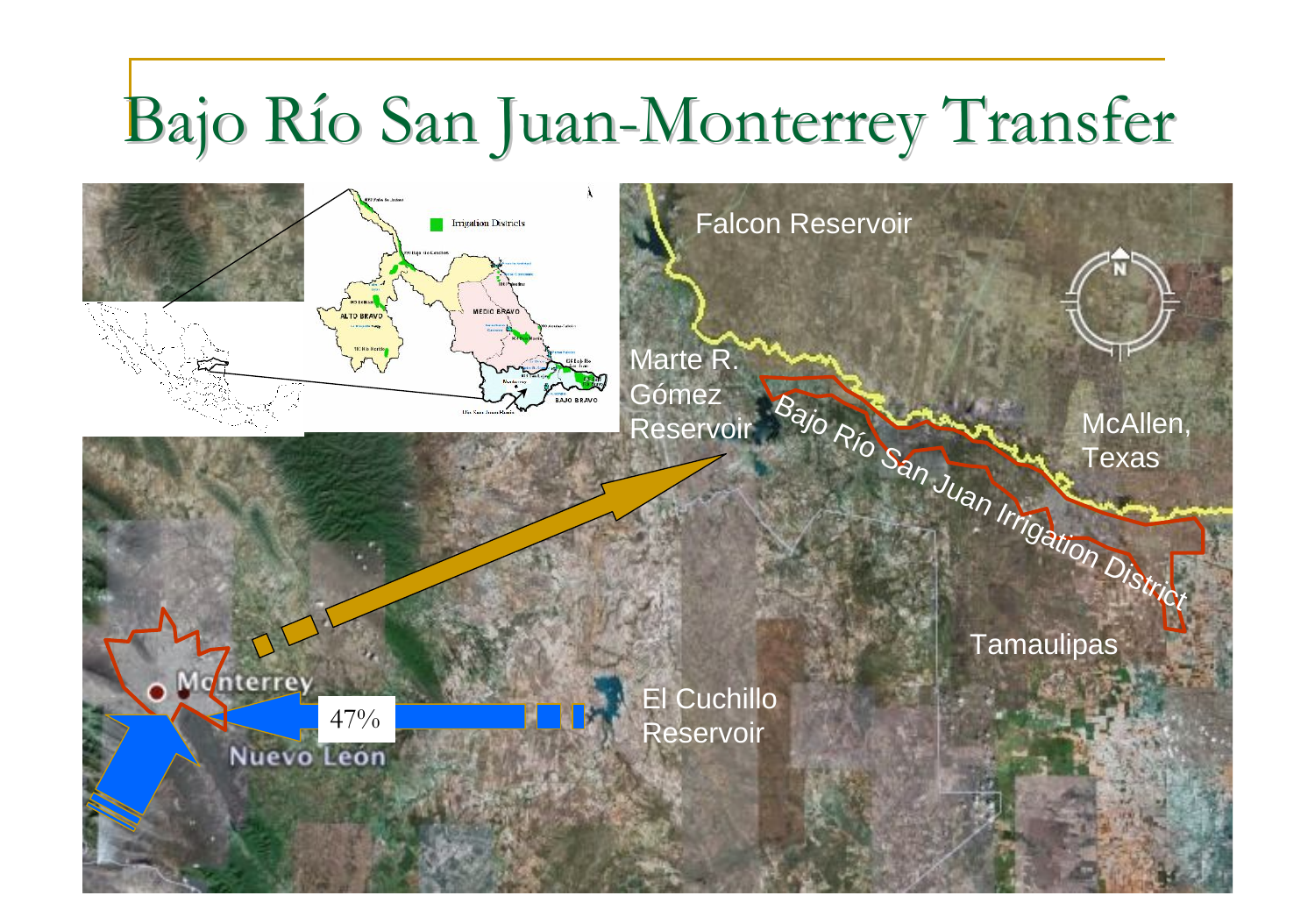## El Cuchillo

Constructed in 1993

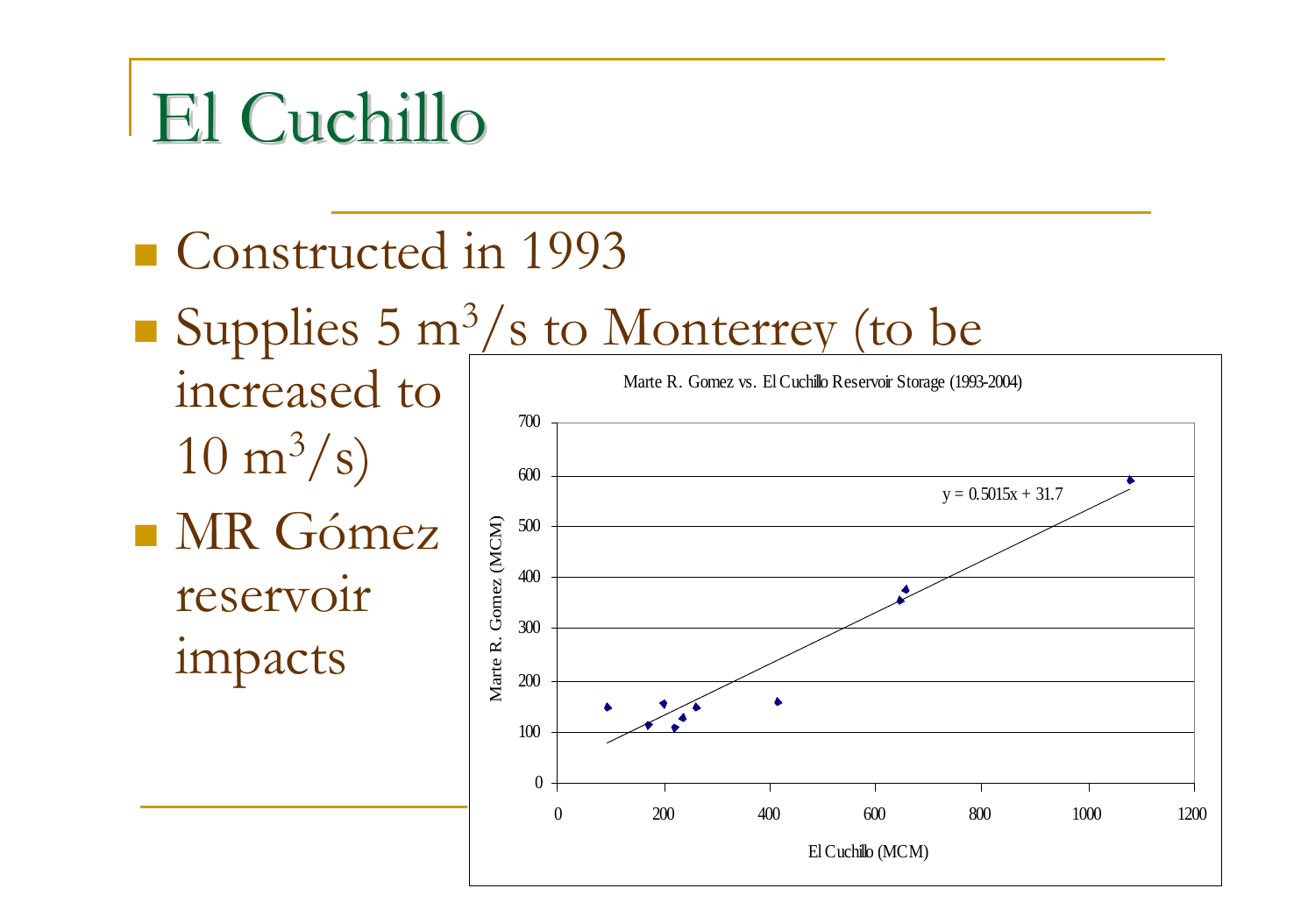#### Negotiated Settlement

- 9 Oct. 1989 Monterrey, federal and Nuevo León governments agree to finance and construct El Cuchillo dam
- 6 Sept. 1990 –Tamaulipas, federal and Nuevo León governments agree to "rationalize" water use, preserve multiple uses of BRSJ irrigation water Meet treaty obligations with the U.S.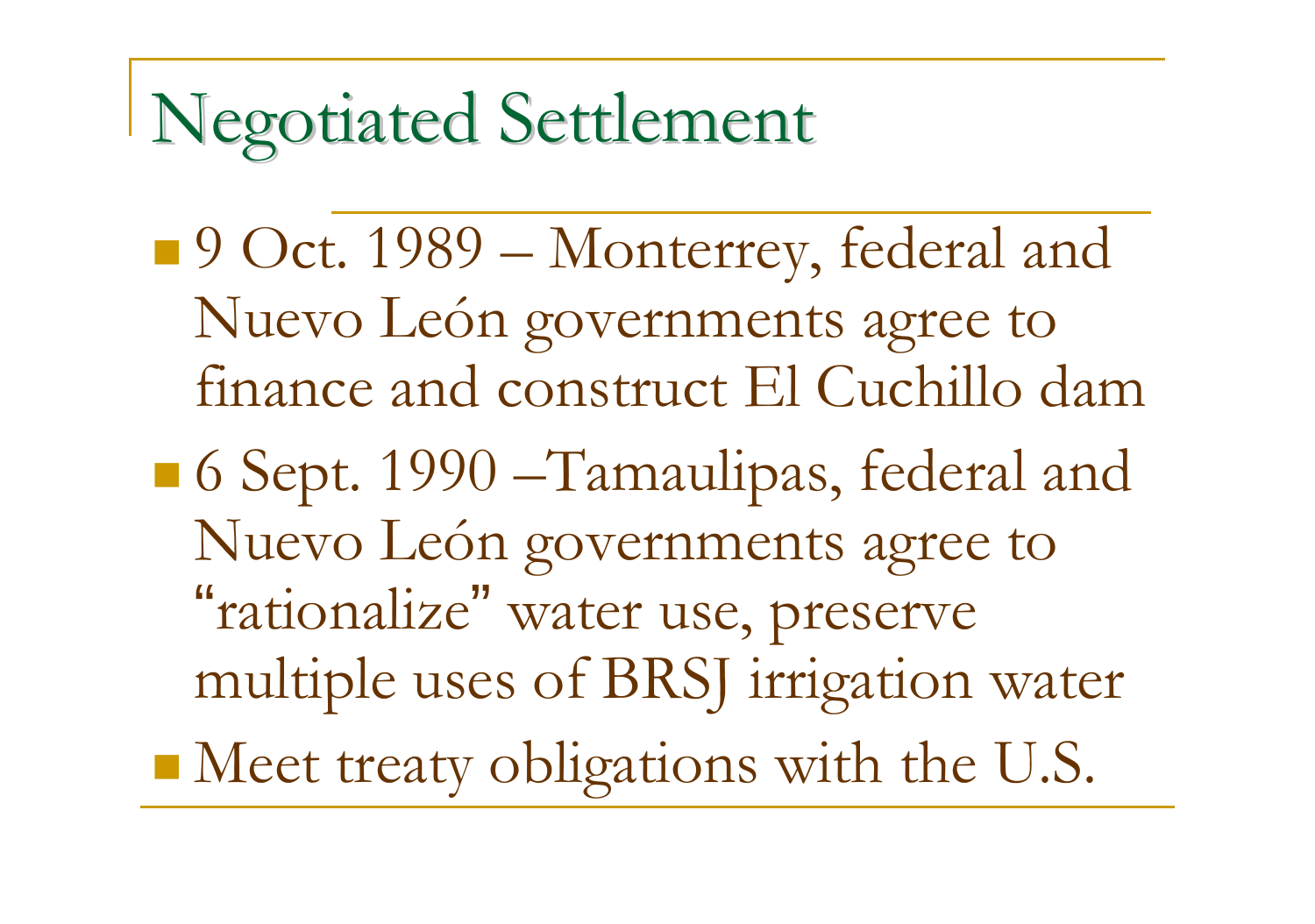# Effluent – the Bargaining Chip

- **Federal CNA allocates 189 MCM of** effluent from Monterrey to BRSJ irrigators
- Nuevo León assumes responsibility and cost of treatment in compliance with federal standards
- Relocation of downstream Tamaulipas urban water demand from BRSJ irrigation canal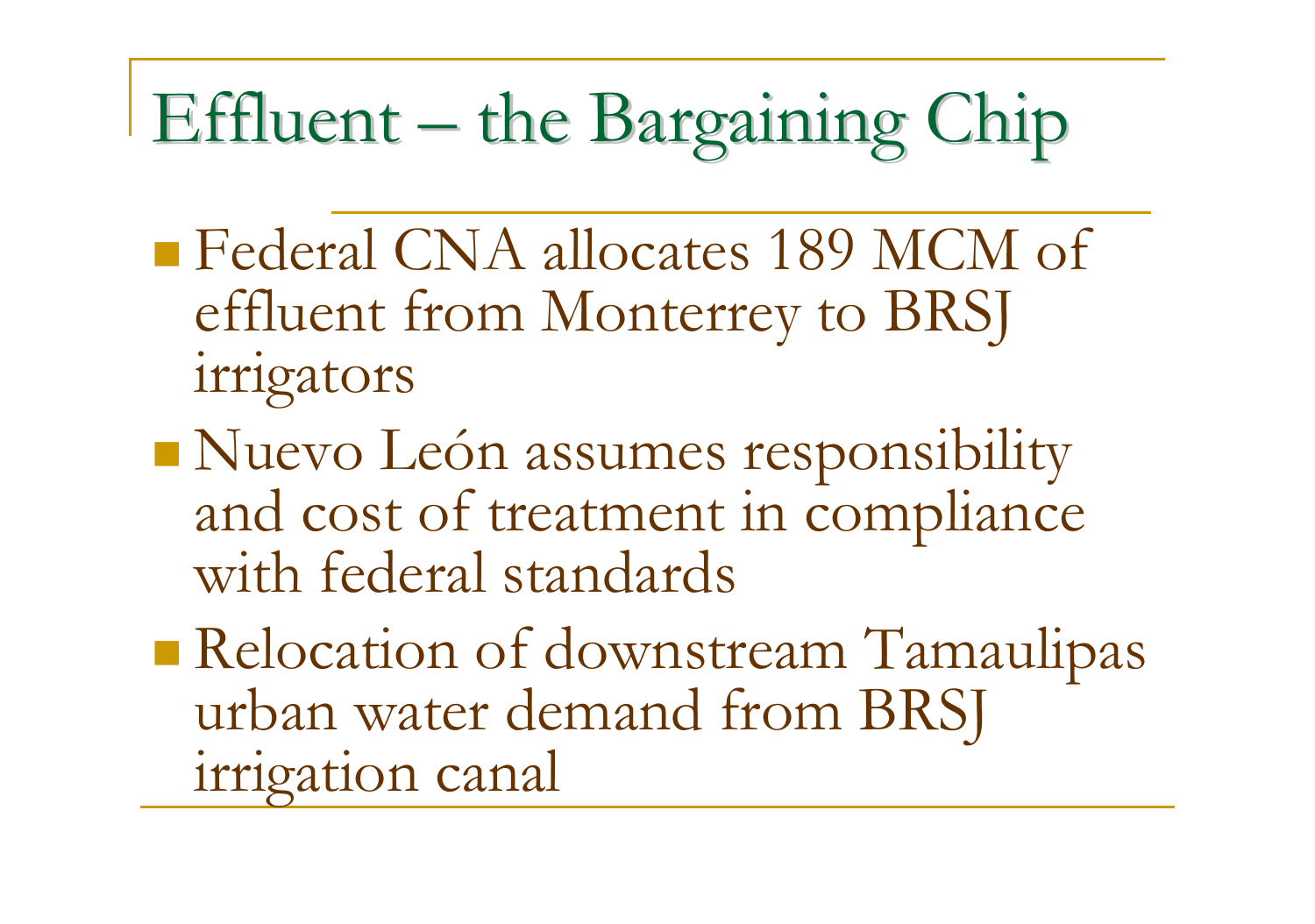# BRSJ - Variable Capacity to Adapt, eg., Irrigation Water Productivity

| Year      | <b>Total Production</b> | <b>Total Gross</b><br>Volume Used | <b>Total Net</b><br>Volume Used | <b>Gross Water</b><br>Productivity | Net Water<br>Productivity      |
|-----------|-------------------------|-----------------------------------|---------------------------------|------------------------------------|--------------------------------|
|           | (Ton)                   | Thousand $m^3$ )                  | (Thousand $m^3$ )               | (Ton/Thousand $m^3$ )              | (Ton/Thousand m <sup>3</sup> ) |
| 95-96     | 202,131.86              | 263,331.00                        | 146,743.00                      | 0.77                               | 1.38                           |
| 96-97     | 101,029.00              | 146,811.00                        | 78,927.00                       | 0.69                               | 1.28                           |
| $97 - 98$ | 175,891.00              | 222,875.00                        | 128,059.00                      | 0.79                               | 1.37                           |
| $98 - 99$ | 84,614.00               | 114,272.00                        | 64,089.00                       | 0.74                               | 1.32                           |
| $99 - 00$ | 90,555.00               | 110,100.00                        | 64,201.00                       | 0.82                               | 1.41                           |
| $00 - 01$ | 6,609.00                | 160,499.00                        | 83,283.00                       | 0.04                               | 0.08                           |
| $01 - 02$ | 250,578.00              | 383,171.00                        | 219,372.00                      | 0.65                               | 1.14                           |
| $02 - 03$ | 281,786.20              | 395,429.90                        | 213,457.40                      | 0.71                               | 1.32                           |
| $03 - 04$ | 394,543.58              | 217,267.50                        | 110,089.20                      | 1.82                               | 3.58                           |

**Growing upstream demand and capture of wastewater; will need to pipe it 100+ km.**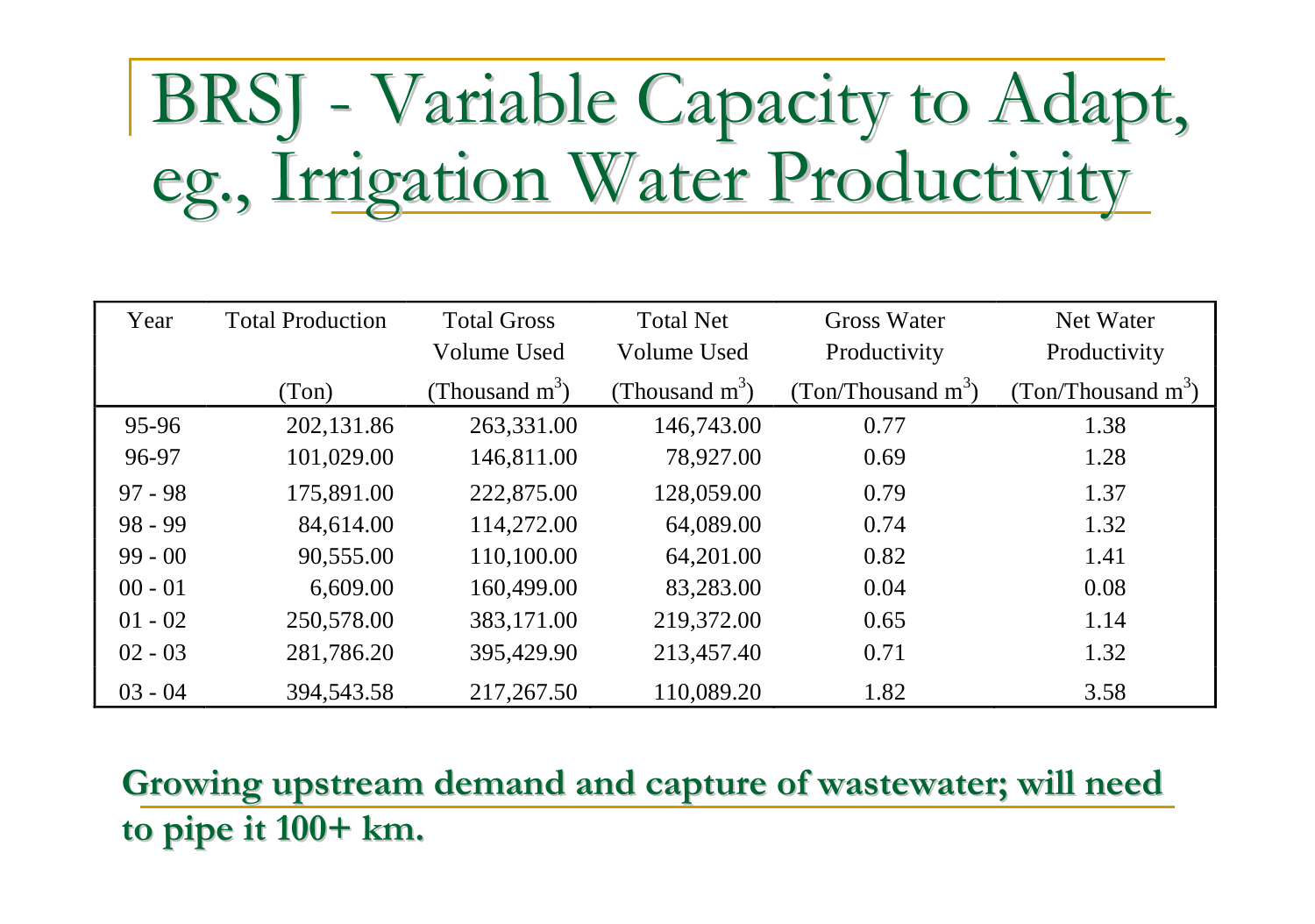#### **BRSJ** Irrigation Efficiency



**Treaty deliveries to the U.S. not met in all cases; significant water use tightening in San Juan (Conchos, and Bravo/Grande) basins.**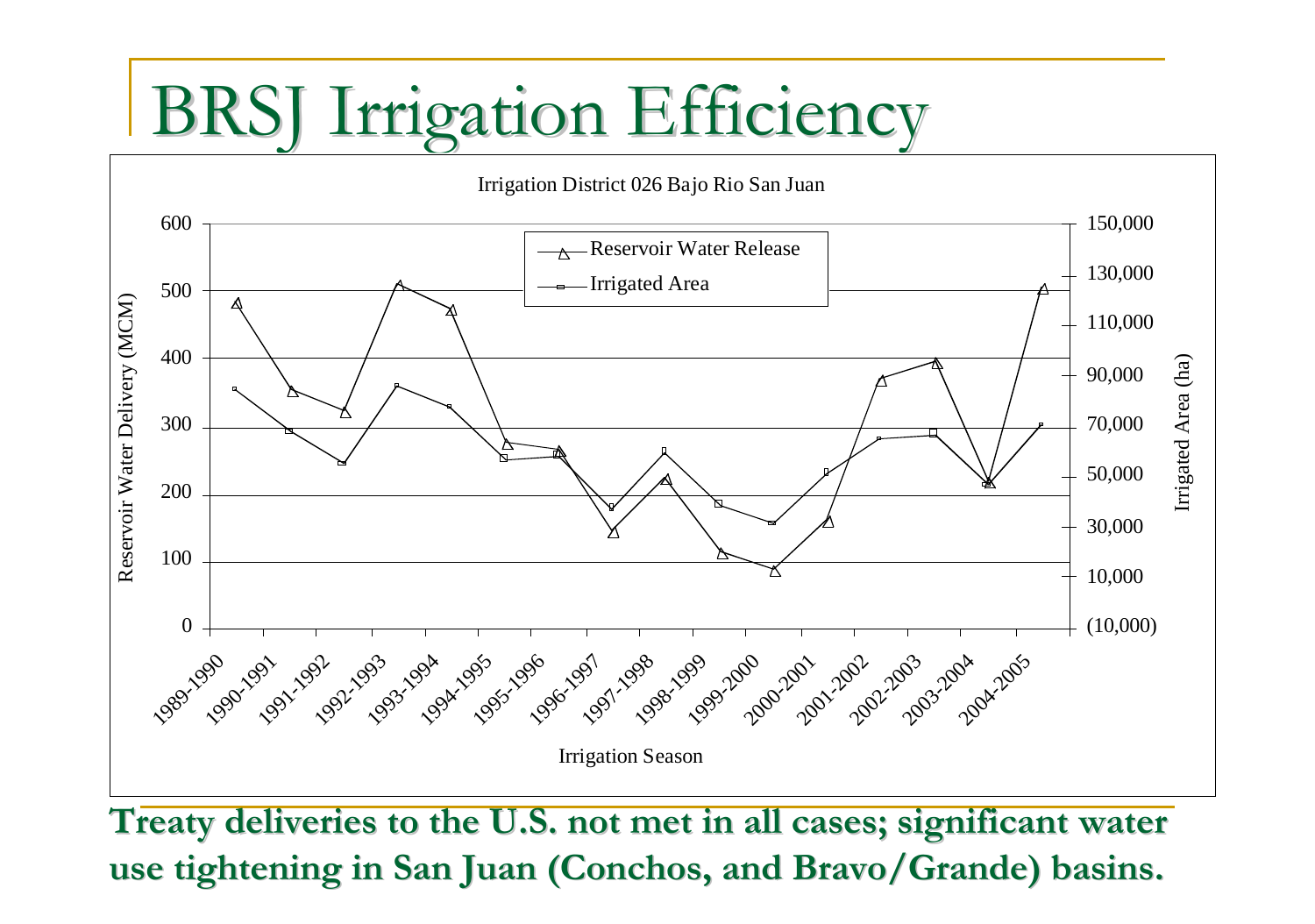#### Conflict to Cooperation

Urban growth, legal priority to water  $=$ increasing competition with agriculture **Decision-making inevitably moves** beyond the river basin (spatial domain) to organizational and political domains ■ The human water cycle presents the threat of conflict, but also opportunities for cooperation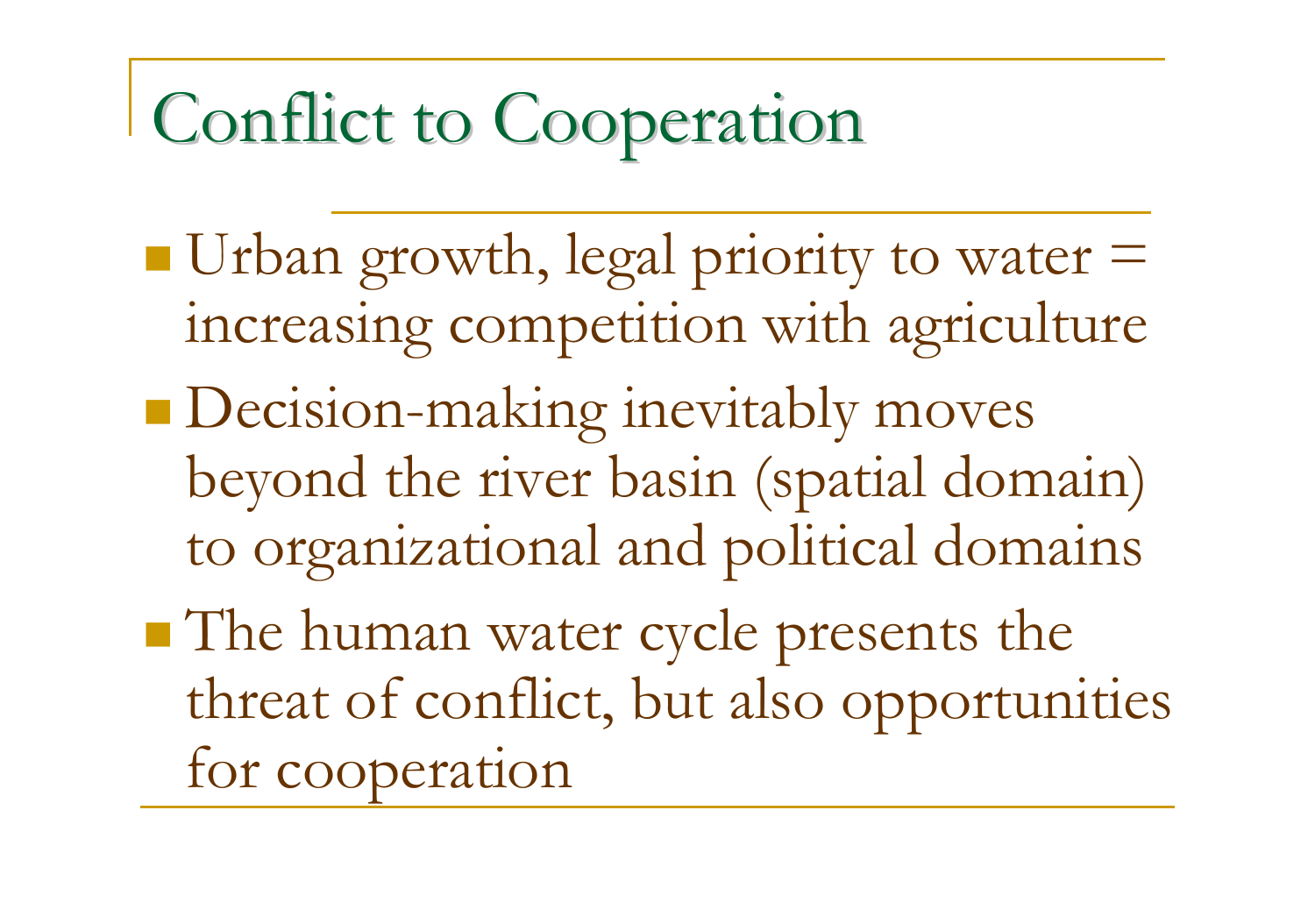# Policy Implications

- Need coherent legal, institutional frameworks
- Coordination of multiple government agencies
- **Flexible application of the 'polluter pays'** principle
- **Public awareness campaigns for farmers** and urban water users